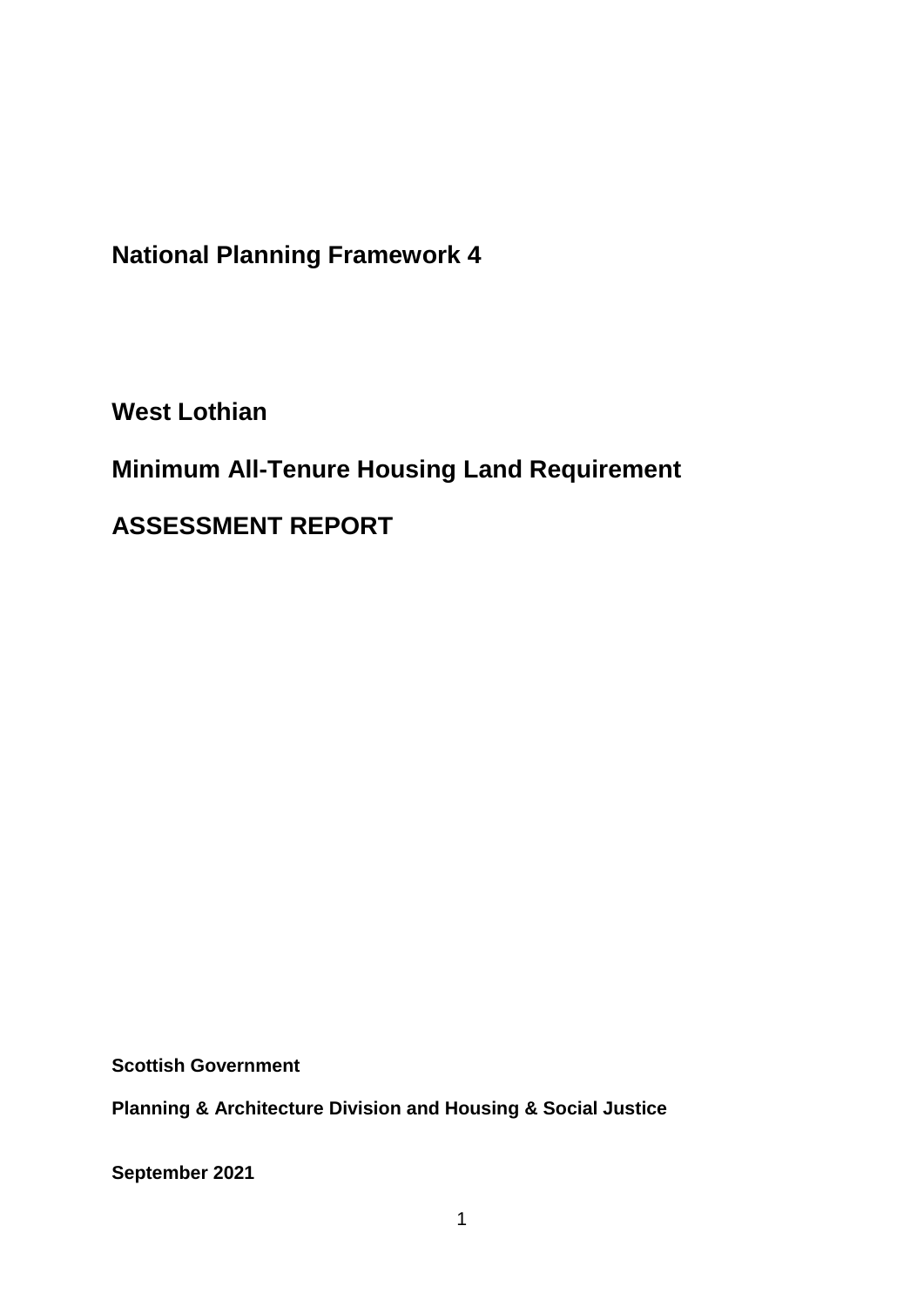| <b>CORE OUTPUTS ASSESSMENT</b>        |                                                     |                                                                            |       |                                                                                                                                                                                                                                                                                                                                                                                                                                                                                                                                                                                                                                                                                                                                                                                                                                                                                                                                                                                                                                                                                                                                                                                                                                                                                                                                                                                                                                                                                                                                                                                                                                                                                                                                                                                                                                                                                                |  |  |
|---------------------------------------|-----------------------------------------------------|----------------------------------------------------------------------------|-------|------------------------------------------------------------------------------------------------------------------------------------------------------------------------------------------------------------------------------------------------------------------------------------------------------------------------------------------------------------------------------------------------------------------------------------------------------------------------------------------------------------------------------------------------------------------------------------------------------------------------------------------------------------------------------------------------------------------------------------------------------------------------------------------------------------------------------------------------------------------------------------------------------------------------------------------------------------------------------------------------------------------------------------------------------------------------------------------------------------------------------------------------------------------------------------------------------------------------------------------------------------------------------------------------------------------------------------------------------------------------------------------------------------------------------------------------------------------------------------------------------------------------------------------------------------------------------------------------------------------------------------------------------------------------------------------------------------------------------------------------------------------------------------------------------------------------------------------------------------------------------------------------|--|--|
| 1<br><b>Locally Adjusted Estimate</b> |                                                     |                                                                            |       |                                                                                                                                                                                                                                                                                                                                                                                                                                                                                                                                                                                                                                                                                                                                                                                                                                                                                                                                                                                                                                                                                                                                                                                                                                                                                                                                                                                                                                                                                                                                                                                                                                                                                                                                                                                                                                                                                                |  |  |
|                                       | <b>Initial</b><br><b>Default</b><br><b>Estimate</b> |                                                                            |       |                                                                                                                                                                                                                                                                                                                                                                                                                                                                                                                                                                                                                                                                                                                                                                                                                                                                                                                                                                                                                                                                                                                                                                                                                                                                                                                                                                                                                                                                                                                                                                                                                                                                                                                                                                                                                                                                                                |  |  |
| <b>West Lothian</b>                   | 8,850                                               |                                                                            | 9,600 |                                                                                                                                                                                                                                                                                                                                                                                                                                                                                                                                                                                                                                                                                                                                                                                                                                                                                                                                                                                                                                                                                                                                                                                                                                                                                                                                                                                                                                                                                                                                                                                                                                                                                                                                                                                                                                                                                                |  |  |
|                                       |                                                     |                                                                            |       |                                                                                                                                                                                                                                                                                                                                                                                                                                                                                                                                                                                                                                                                                                                                                                                                                                                                                                                                                                                                                                                                                                                                                                                                                                                                                                                                                                                                                                                                                                                                                                                                                                                                                                                                                                                                                                                                                                |  |  |
| <b>West Lothian</b>                   | <b>Default</b>                                      |                                                                            | 6,500 |                                                                                                                                                                                                                                                                                                                                                                                                                                                                                                                                                                                                                                                                                                                                                                                                                                                                                                                                                                                                                                                                                                                                                                                                                                                                                                                                                                                                                                                                                                                                                                                                                                                                                                                                                                                                                                                                                                |  |  |
|                                       |                                                     | is $6,658$ . The correct figure is $6,568$ .<br>and does not dispute them. | 6,500 | Locally<br><b>Adjusted</b><br><b>Estimate</b><br>Whilst the locally adjusted estimate (9,600) is primarily driven by the household<br>projections (6,500), the change from the initial default estimate is driven by the<br>changes to existing housing need (from 600 to 1,200).<br>The locally adjusted estimate (increased from an initial default estimate of<br>8,850) is significantly above the 10 year Scottish Government completions of<br>6,568 set out in the initial default estimate (Housing statistics quarterly update:<br>new housebuilding and affordable housing supply - gov.scot (www.gov.scot)).<br>The authority note that the figure comprised of newly formed households and<br>housing need (7,700) is greater than past demand. They say that<br>nothwithstanding this, the figure is broadly consistent with the authority's<br>planning assumptions and is accepted as apporpriate.<br>The Scottish Government completions figure quoted in the Response Template<br><b>Household Projections (Newly-Forming Households)</b><br>The National Records of Scotland (NRS) 2018-based principal migration<br>variant has been used by the council and no alternative is proposed. The single<br>year data is generated correctly within the Excel calculator.<br>The household projection remains 6,477. The authority indicate this suggests<br>in the context of West Lothian's large supply of effective housing land, that this<br>is what the market can sustain. They refer that whilst NRS projections suggest<br>a yearly increase between 2022 and 2037, that trend is slowing. The authority<br>highlights the reasons for the change between 2016 and 2018 projections -<br>falling birth rates, fall in projected migrations and stalling in life expectancy -<br><b>Household Projection: Default Compared to Adjusted Estimates</b><br><b>Adjusted</b> |  |  |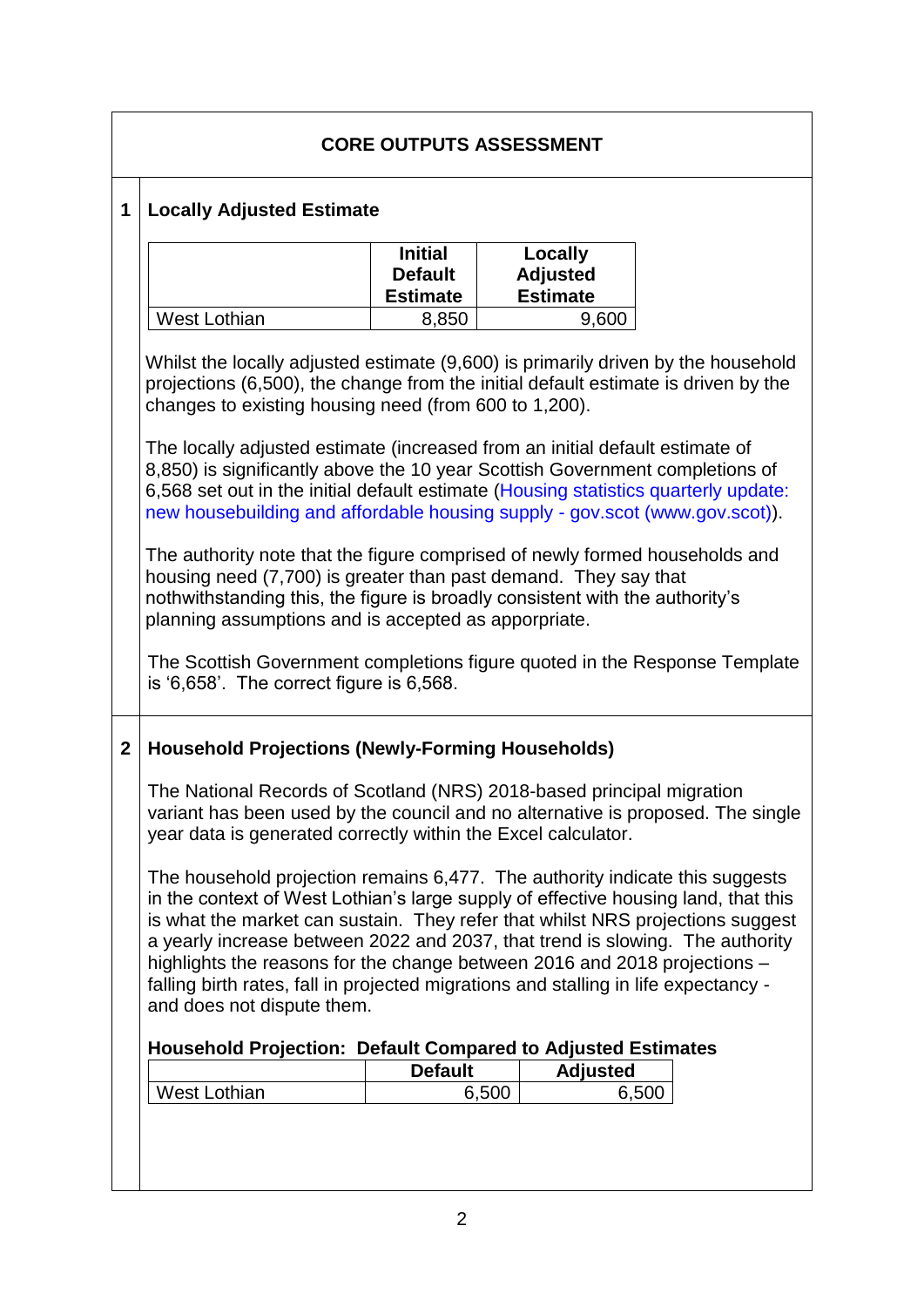# **Existing Housing Need**

### **3 Existing Housing Need: Default Compared to Adjusted Estimates**

|              | <b>Default</b> | <b>Adjusted</b> |
|--------------|----------------|-----------------|
| West Lothian | ≏∩∩            | 200             |

Based on local analysis, the Council propose alternative existing housing need information which includes:

- A count of homelessness 'live' cases at 31<sup>st</sup> March 2021 (Scottish Government homelessness data)
- An estimate of concealed *and* overcrowded household (SG estimate based on 2011 Census and Scottish Household Survey 2017-19)

West Lothian Council suggests a broader identification of homelessness through HL1 cases.

The Council provided no reasoning for its choice of an alternative estimate and it is not clear if all the 'live' cases of homelessness would need to be met through a new unit of housing or if some could be met in-situ using the existing housing stock. The most recent SG estimate of concealed *and* overcrowded household is based on the Scottish Household Survey (2016-18) and the estimate is 137. The estimate by the council is 139 and for a different time period.

## **4 Flexibility Allowance**

West Lothian use the default flexibility allowance of 25%.

## **CORE PROCESSES ASSESSMENT**

#### **1 Using the Response Template and Excel Calculator**

The Response Template has been used to make the case for change, word limits are not exceeded and its completion is correct. A copy of the adjusted Excel Calculator has been provided.

#### **2 Housing Market Partnership and Stakeholders Involvement**

The HMP (made up of council, adjacent councils, health partnership, RSLs, consultants, private developers and Homes for Scotland) considered the Homes for Scotland's proposed methodology to establish a housing land requirement to be flawed. In particular, the approach is based on completion rates over a single year rather than the average completions over a longer period. The 2019